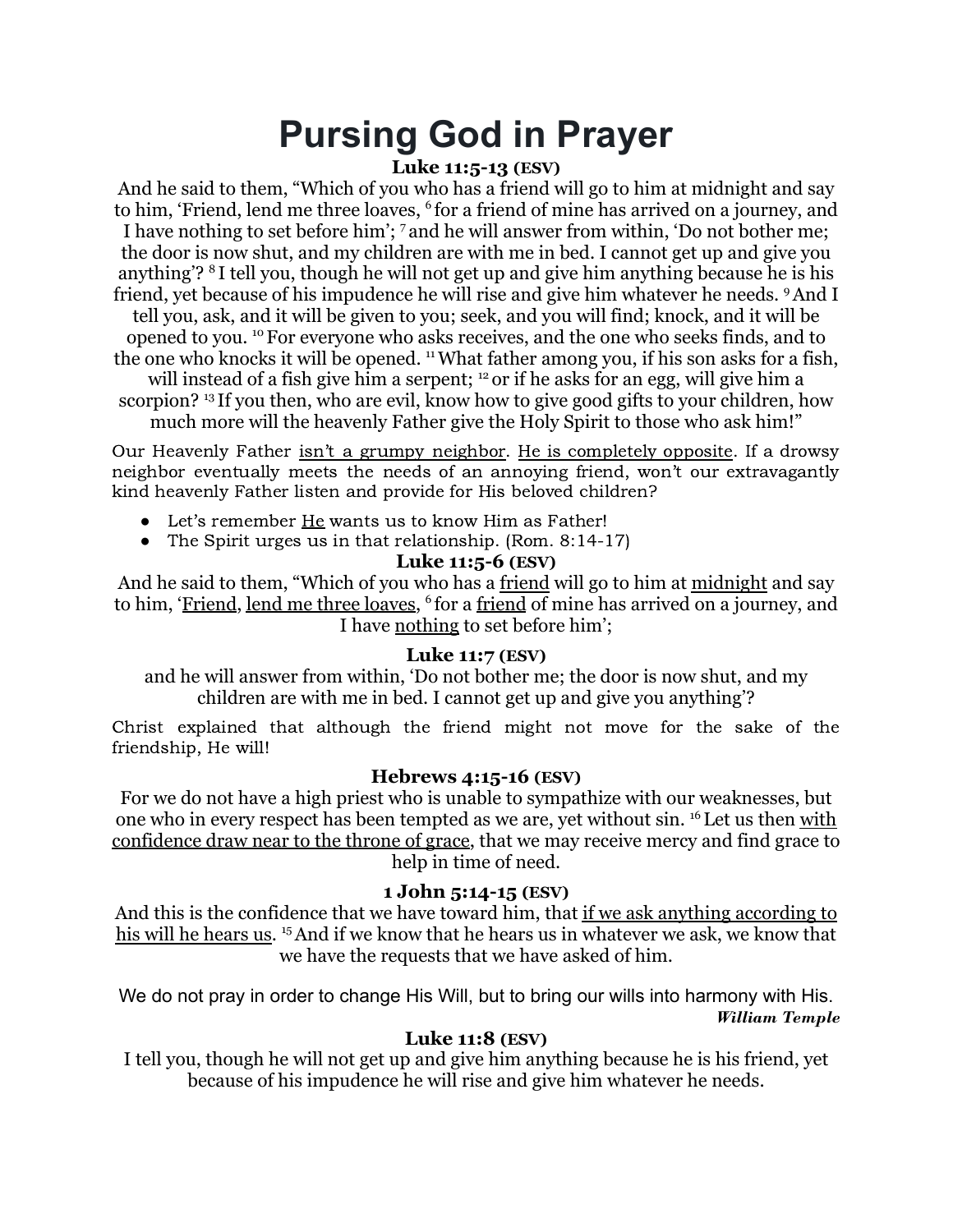# Prayer is not overcoming our Father's reluctance; it is laying hold of His highest willingness.

#### *Phillip Brooks*

**Commentary** - Boldness in prayer overcomes the praying person's apathy, not God's perceived insensitivity. To practice persistence changes the hearts and minds of those praying, and it helps them understand and express the intensity of their need. Persistence in prayer helps them recognize God's work. By praying persistently, believers are not trying to get a reluctant God to answer their prayers; instead, they are showing that they are very serious about their request.

- God is not slow to respond like the friend. (18:8)
- Here is Jesus point if persistence worked on the door of a reluctant friend, how much more will persistence render blessings from our heavenly Father?

#### **Luke 11:9 (ESV)**

And I tell you, ask, and it will be given to you; seek, and you will find; knock, and it will be opened to you.

- Why keep on asking, seeking & knocking? We get to know His heart, plan, priorities, Word, wants and desires.
- How do you respond to God's "no" and "wait"?
- Sometimes we have to make adjustment to receive what we are asking for!

Why do we do anything consistently and persistently?

- It's valued or important.
- It's critical or necessary.
- We have come to realize its benefits.
- Does your prayer life have these characteristics?

#### **Jeremiah 29:13 (ESV)**

You will seek me and find me, when you seek me with all your heart.

#### **Luke 11:10 (ESV)**

For everyone who asks receives, and the one who seeks finds, and to the one who knocks it will be opened.

**Commentary** - All three actions are metaphors for praying. Sometimes God does not answer Christians' prayers immediately; sometimes they must keep on knocking, awaiting God's answer. However, if we continue to trust God through prayer, Jesus promised that we will receive, find, and have an open door.

#### **Luke 11:11-12 (ESV)**

What father among you, if his son asks for a fish, will instead of a fish give him a serpent; <sup>12</sup> or if he asks for an egg, will give him a scorpion?

- How many dads if their son asks for a bit to eat will give them something that would bit them instead?
- So when we ask our gracious, loving, kind and merciful heavenly Father for things He has promised us what should we expect?

# **Luke 11:13 (ESV)**

If you then, who are evil, know how to give good gifts to your children, how much more will the heavenly Father give the Holy Spirit to those who ask him!"